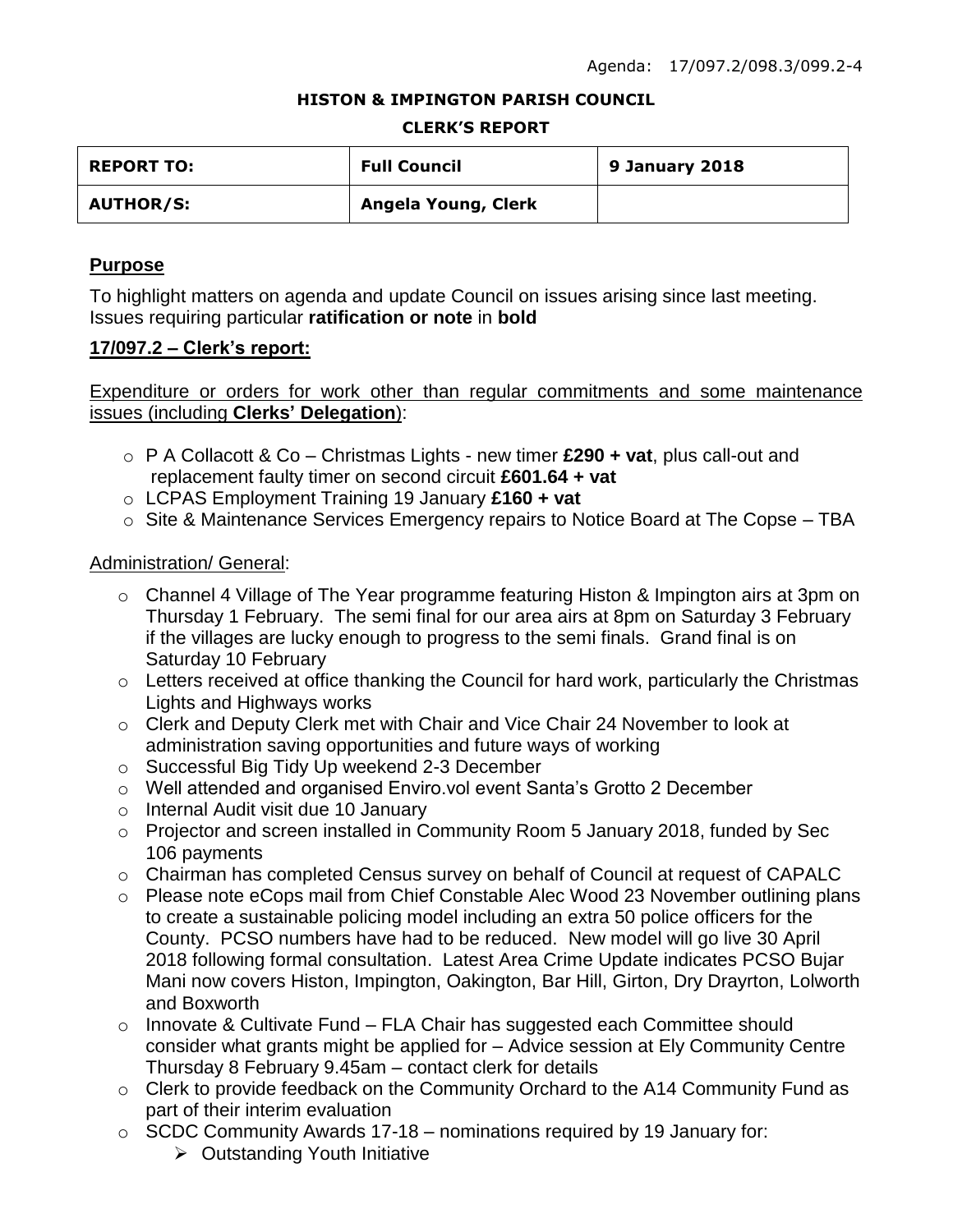- $\triangleright$  Outstanding local service/amenity
- Environment Award
- Wellbeing Award
- $\triangleright$  Village Hero
- $\triangleright$  Parish Councillor of the Year

Anyone living in the area can nominate. Clerk has been approached re youth initiatives and will be nominating the Connections Bus Project

- o All Parish Councils are due for election in May 2018. Nomination papers will be available from the Parish Office or from SCDC in due course. SCDC Parish Council Elections Timetable received:
	- $\triangleright$  Deadline for Receipt of Nominations 4pm Friday 6 April 2018
	- ▶ Withdrawal of Candidate 4pm Friday 6 April 2018
	-
	- Day of Poll 7am 10pm Thursday 3 May 2018
- o SCDC parish e-bulletin received. To join mailing list contact [Tom.Horn@scambs.gov.uk](mailto:Tom.Horn@scambs.gov.uk)

## Meetings which may not covered by Committee reports / Training:

- o Cllr Ing attended A14 1 year anniversary meeting 16 November
- o Cllrs Payne, Teague, Clerks attended ACRE Conference "Moving Forward Together" 17 November. Launch of Cambs Local Council Development Plan 2017-22
- o Cllr Foster and Clerk met AGA re Brook improvements work 21 November
- o Cty Cllr Jenkins facilitated several meetings re petrol and diesel issues in Station Road November – December. Cllr Farrell and Clerk attended
- o Cllr Payne attended LGSS Forum 29 November
- o Cllr Payne attended SCDC Cabinet & Parish Liaison meeting 29 November handwritten notes available
- o Cllrs Payne and Foster attended Community Flood Training event 1 December
- o Cllr Payne attended CAPALC AGM 7 December meeting inquorate
- o Clerk and Deputy Clerk attended SLCC Data Protection session 8 December
- o Cllr Payne attended "Loneliness In Men" event 11 December
- o Cllrs Payne and Ing attended Mental Health Wellbeing Forum 11 December
- o Cllr Perry attending "Keeping Cambridge Special" seminar 13 January
- o Office staff and Chairman attending Employment training session 19 January
- o CAPALC Chairman and Councillor training sessions available Hemingford Abbotts 10 February and 17 February. Contact the clerk with any interest. £75 per attendee

## Staff matters and holiday/TOIL dates:

- $\circ$  Office hours. The office is open Monday Thursday 9.30am 12.30pm and Tuesdays 2pm – 4pm. Other times are by appointment
- o Office was closed 19 December for essential electricity works in the area
- o Office painting Friday 26 January (in house staff). Clerk will swap day off, working 24 **January**

# **Annual Leave:**

None booked

**Please let Clerk know your holiday dates** as this greatly aids arrangements in the Council diary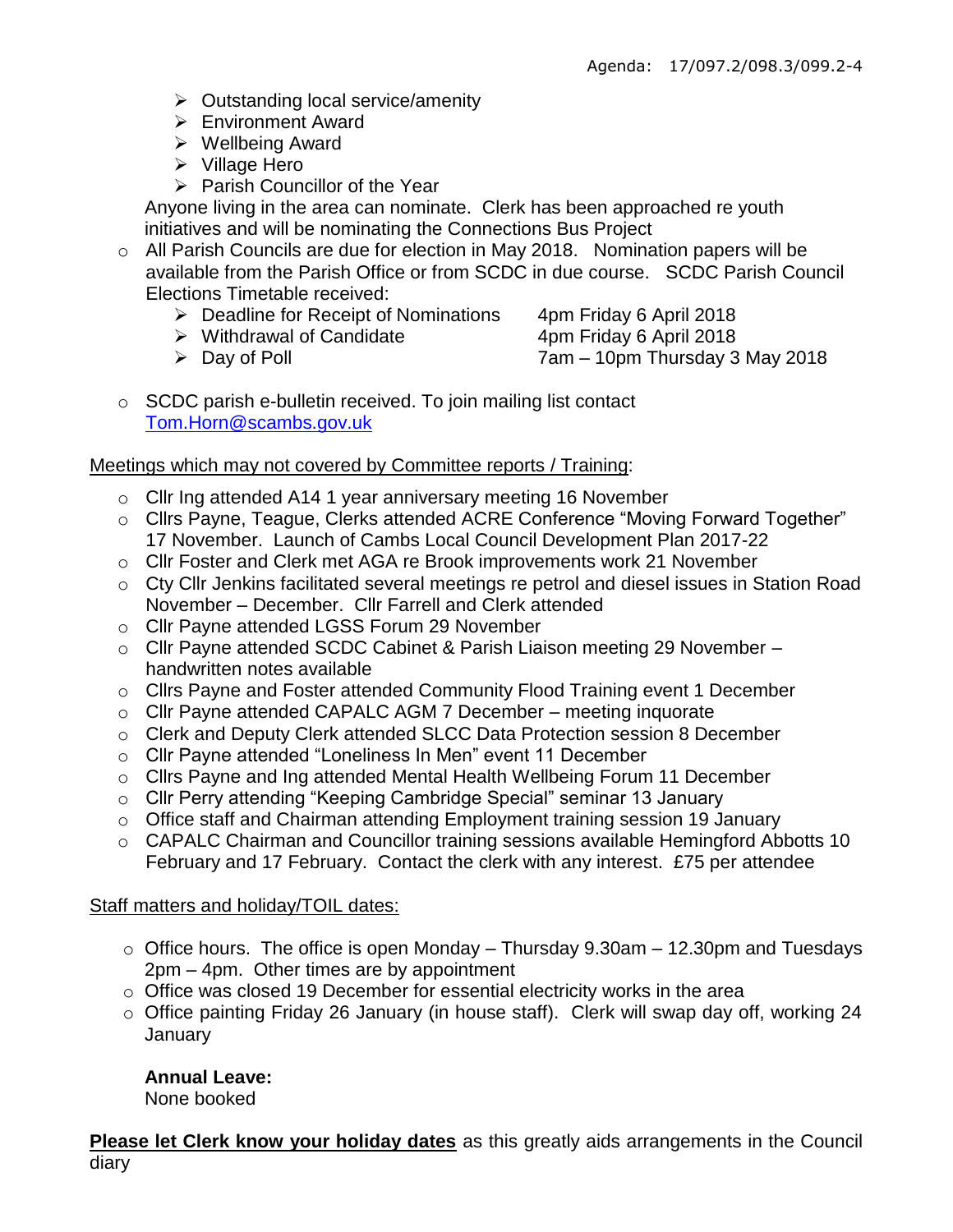## **HISTON & IMPINGTON PARISH COUNCIL**

#### **FINANCE REPORT**

| <b>REPORT TO:</b> | <b>Full Council</b>                          | 9 January 2018 |
|-------------------|----------------------------------------------|----------------|
| <b>AUTHOR/S:</b>  | <b>Lynda Marsh, Office</b><br><b>Manager</b> |                |

# **Purpose**

To list accounts paid by delegated approval, and payment of outstanding accounts o Accounts paid by delegated approval – to note only:

| <b>Expenses paid by DDR</b> |                                      |            |       |                 |                       |
|-----------------------------|--------------------------------------|------------|-------|-----------------|-----------------------|
| <b>Beneficiary</b>          | Description                          | <b>Net</b> | Vat   | Gross           | <b>Cost Centre</b>    |
| Copy IT (Sharp)             | Copier reading                       | 55.42      | 11.08 |                 | 66.50 Administration  |
| Barclaycard                 | Blinds for office, Xmas light bulbs, | 207.05     | 35.82 |                 | 242.87 Administration |
|                             | stationery, Chairman's Expenses      |            |       |                 | Environment           |
| London Fuel Ltd             | Unleaded fuel                        | 11.67      | 2.33  |                 | 14.00 Recreation      |
| <b>Flitwick Oil</b>         | Gasoil                               | 354.25     | 17.71 |                 | 371.96 Recreation     |
| Copy IT (Sharp)             | Copier reading                       | 58.43      | 11.69 |                 | 70.12 Administration  |
| <b>British Telecom</b>      | Telephone and broadband              | 233.84     | 46.76 |                 | 280.60 Administration |
| <b>Unity Bank</b>           | Service charge                       | 34.95      |       |                 | 34.95 Finance &       |
|                             |                                      |            |       |                 | Legal                 |
| London Fuel Ltd             | Unleaded fuel                        | 6.03       | 1.21  |                 | 7.24 Recreation       |
| <b>British Gas</b>          | Gas account                          | 467.48     | 23.37 |                 | 490.85 Recreation     |
| Barclaycard                 | Euro Rider - CBT Training x 2        | 240.00     |       |                 | 240.00 Administration |
| Total                       |                                      | 1,669.12   |       | 149.97 1,819.09 |                       |

| <b>Expenses paid by BACS</b> |                                  |            |        |       |                           |
|------------------------------|----------------------------------|------------|--------|-------|---------------------------|
| <b>Beneficiary</b>           | Description                      | <b>Net</b> | Vat    | Gross | <b>Cost Centre</b>        |
| <b>Roger Hovells</b>         | Office cleaning                  | 30.00      |        |       | 30.00 Administration      |
| <b>Travis Perkins</b>        | Boards for roses at War Memorial | 35.44      | 7.09   |       | 42.53 Environment         |
| Ridgeons Ltd                 | Sharp sand                       | 100.53     | 20.11  |       | 120.64 Recreation         |
| <b>Eastern Tree Surgery</b>  | Tree works - Homefield Park      | 125.00     | 25.00  |       | 150.00 Environment        |
| <b>SLCC</b>                  | Annual membership - Clerk        | 185.00     |        |       | 185.00 Administration     |
| <b>SLCC</b>                  | Annual membership - Deputy Clerk | 192.00     |        |       | 192.00 Administration     |
|                              | (inc. new member fee)            |            |        |       |                           |
| Sutcliffe Play               | Play equipment - Circuit Climber | 182.49     | 36.49  |       | 218.98 Recreation         |
|                              | replacement parts                |            |        |       |                           |
| Kompan Ltd                   | Replacement swing chains         | 200.00     | 40.00  |       | 240.00 Recreation         |
| P A Collacott & Co           | New timer for Christmas lights   | 290.00     | 58.00  |       | 348.00 Environment        |
| Illiffe Print                | Newsletter                       | 454.43     |        |       | 454.43 Administration     |
| <b>ESPO</b>                  | Speed ramp, replacement baby     | 490.48     | 98.10  |       | 588.58 Recreation         |
|                              | changing unit and litter bin     |            |        |       |                           |
| L M Dewar Cleaning           | Pavilion cleaning - November &   | 612.05     |        |       | 612.05 Recreation         |
|                              | December                         |            |        |       |                           |
| <b>AGA Bioengineering</b>    | Silt survey - The Brook          | 895.00     | 179.00 |       | 1,074.00 Environment (SR) |
| <b>Systems Ltd</b>           |                                  |            |        |       |                           |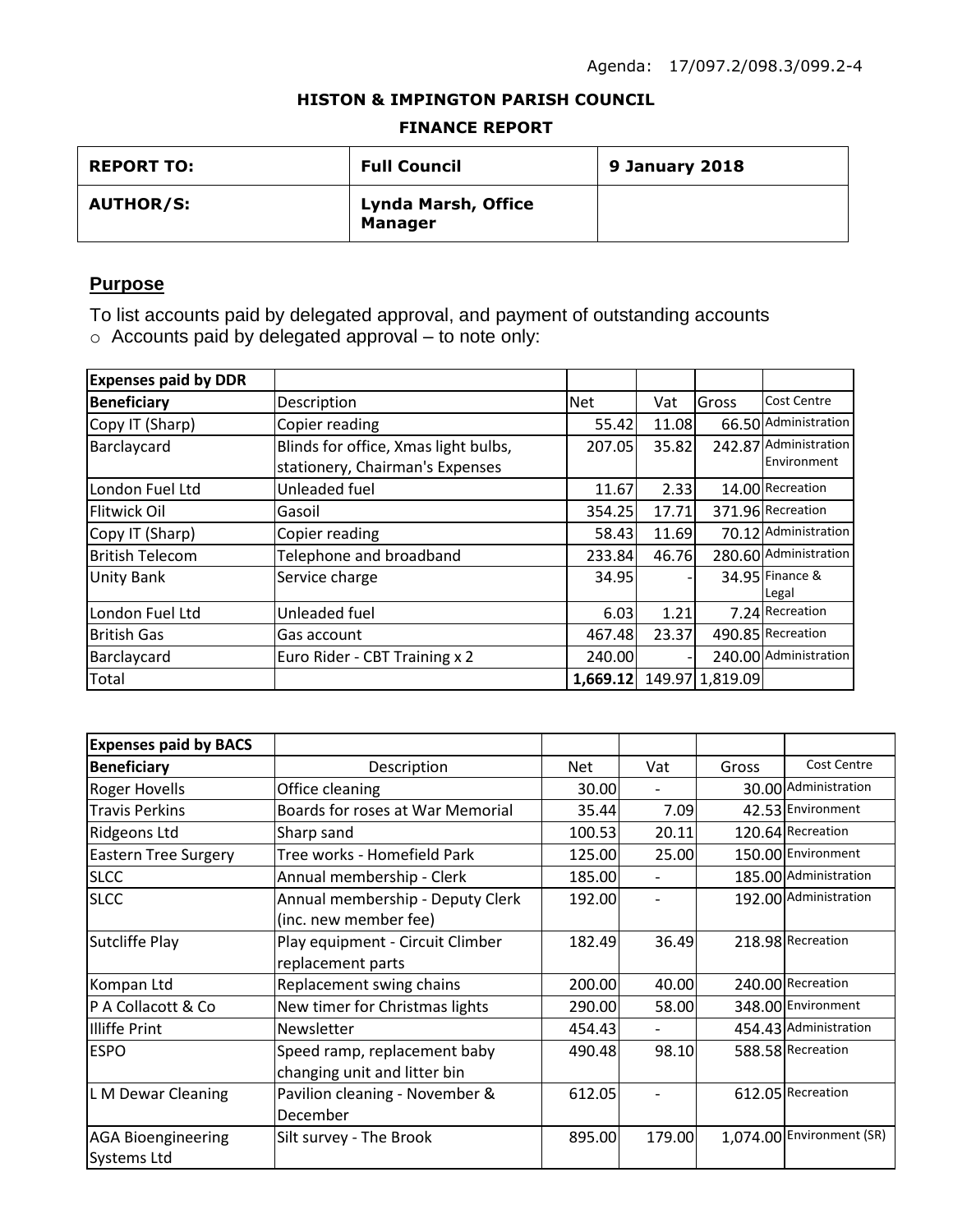| Site & Maintenance             | Install recycled plastic beams to   | 1,000.00  | 200.00   |                | 1,200.00 Recreation      |
|--------------------------------|-------------------------------------|-----------|----------|----------------|--------------------------|
| Services                       | mound on play area, weld hinge pins |           |          |                |                          |
|                                | to gate at South Road play area     |           |          |                |                          |
| <b>Blachere Illumination</b>   | <b>Additional Christmas lights</b>  | 1,004.00  | 200.80   |                | 1,204.80 Environment     |
| <b>Coulson Building Group</b>  | <b>Repairs to MUGA floodlights</b>  | 1,345.00  | 269.00   |                | 1,614.00 Recreation      |
|                                | (£1,000+vat compensation received   |           |          |                |                          |
|                                | from fencing contractor)            |           |          |                |                          |
| <b>Buchans Landscapes</b>      | Grass cutting, leaf clearance       | 1,614.30  | 322.86   |                | 1,937.16 Environment     |
| <b>Connections Bus Project</b> | Youth work contract - Jan to March  | 7,334.00  |          | 7,334.00 Youth |                          |
|                                | 2018                                |           |          |                |                          |
| M9 Administration              | Wages, NI and pension               | 13,127.45 |          |                | 13,127.45 Administration |
|                                | Rec Groundsman expenses             | 25.53     |          |                | 25.53 Recreation         |
|                                | Clerk - travel expenses             | 27.70     |          |                | 27.70 Administration     |
|                                |                                     |           |          |                |                          |
| <b>Total</b>                   |                                     | 29,270.40 | 1,456.45 | 30,726.85      |                          |

# **Accounts for approval:**

| <b>Expenses paid by BACS</b> |                                      |            |        |          |                     |
|------------------------------|--------------------------------------|------------|--------|----------|---------------------|
| <b>Beneficiary</b>           | Description                          | <b>Net</b> | Vat    | Gross    | <b>Cost Centre</b>  |
| Cllr D W Payne               | Travel Expenses- Pension Event,      | 52.65      |        | 52.65    | Administration      |
|                              | SCDC Liaison meeting, Community      |            |        |          |                     |
|                              | <b>Flood training</b>                |            |        |          |                     |
| Cllr H Perry                 | Expenses - planter on The Green      | 15.10      |        | 15.10    | Environment         |
| <b>Roger Hovells</b>         | Office cleaning                      | 30.00      |        | 30.00    | Administration      |
| <b>Cambs ACRE</b>            | Annual membership                    | 46.25      | 9.25   | 55.50    | Administration      |
| <b>Cottenham Sawmills</b>    | Larch planter for The Green          | 60.00      | 12.00  | 72.00    | Environment         |
| <b>ESPO</b>                  | Speed ramp, staff uniform            | 73.26      | 14.66  | 87.92    | Recreation,         |
|                              |                                      |            |        |          | Administration      |
| <b>Electric String</b>       | Wireless streamer for projector      | 95.00      | 19.00  | 114.00   | S106                |
|                              | Neighbourhood Plan - mounting        |            |        |          |                     |
| Print Out                    | and A1 prints                        | 168.00     | 33.60  | 201.60   | <b>Gen Reserves</b> |
| R H Chapman                  | Christmas tree                       | 183.33     | 36.67  | 220.00   | Environment         |
| <b>Ben Burgess</b>           | Tractor service, belt pulley         | 224.68     | 44.93  | 269.61   | Recreation          |
| <b>Buchans Landscapes</b>    | Leaf clearance                       | 346.05     | 69.21  | 415.26   | Environment         |
|                              | Replace faulty timer in second       |            |        |          |                     |
| P A Collacott & Co           | lighting circuit                     | 601.64     | 120.33 | 721.97   | Environment         |
| <b>AGA Bioengineering</b>    |                                      |            |        |          | Environment         |
| Systems Ltd                  | Remediation drawing - The Brook      | 750.00     | 150.00 | 900.00   | (SR)                |
| Site & Maintenance           |                                      | 795.00     | 159.00 | 954.00   | Recreation,         |
| <b>Services</b>              | Replacement aluminium sections       |            |        |          | <b>Gen Reserves</b> |
|                              | for heater units, install pedestrian |            |        |          |                     |
|                              | guardrail in car park                |            |        |          |                     |
|                              |                                      |            |        |          |                     |
| Signs of Cheshire Ltd        | Notice boards for bus shelter        | 930.00     | 186.30 | 1,116.00 | Environment         |
| Thomson Webb &               | Fees re CPA agreement for Milton     |            |        |          |                     |
| Corfield                     | Road                                 | 4,000.00   | 800.00 | 4,800.00 | Spec. Reserves      |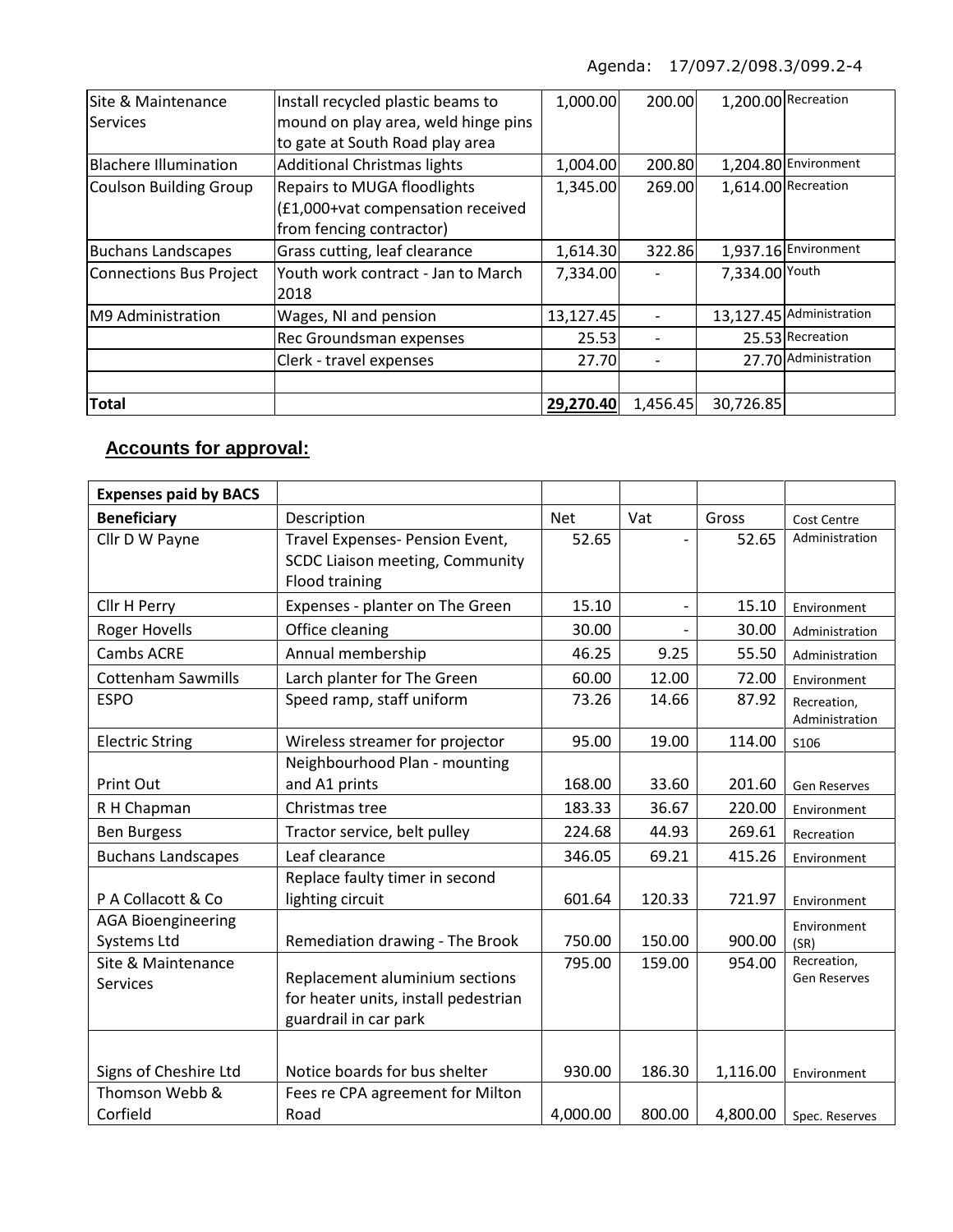| M10 Administration | Will depend on outcome of agenda<br>item 17/098.3; will be reported<br>separately by email after the<br>meeting and listed as retrospective<br>payment at February full Council<br>meeting |          |          |           |            |
|--------------------|--------------------------------------------------------------------------------------------------------------------------------------------------------------------------------------------|----------|----------|-----------|------------|
|                    | Rec Groundsman expenses                                                                                                                                                                    | 25.53    |          | 25.53     | Recreation |
| Total              |                                                                                                                                                                                            | 8,396.49 | 1,654.95 | 10,051.14 |            |

| <b>Expenses paid by Cheque</b> |                                                                                                                                                                                                                                                                                                                                                                              |            |            |        |                                     |
|--------------------------------|------------------------------------------------------------------------------------------------------------------------------------------------------------------------------------------------------------------------------------------------------------------------------------------------------------------------------------------------------------------------------|------------|------------|--------|-------------------------------------|
| Beneficiary                    | Description                                                                                                                                                                                                                                                                                                                                                                  | <b>Net</b> | <b>Vat</b> | Gross  | Cost Centre                         |
| H&I Day Centre                 | Donation Proposed that Histon & Impington<br>Parish Council in accordance with its powers under<br>sections 137 and 139 of the Local Government<br>Act 1972, should incur the following expenditure<br>which, in the opinion of the Council, is in the<br>interests of the area or its inhabitants and will<br>benefit them in a manner commensurate with the<br>expenditure | 350.00     |            |        | 350.00 Community<br>Support         |
| Petty Cash                     | Post, refreshments & BTU, weeding<br>group equip, timer for Christmas<br>lights                                                                                                                                                                                                                                                                                              | 57.24      | 1.66       |        | 58.90 Administration<br>Environment |
| <b>Total</b>                   |                                                                                                                                                                                                                                                                                                                                                                              | 407.24     | 1.66       | 408.90 |                                     |

| <b>Additional Expenses paid by BACS</b> |                                       |            |       |                |                       |
|-----------------------------------------|---------------------------------------|------------|-------|----------------|-----------------------|
| <b>Beneficiary</b>                      | Description                           | <b>Net</b> | Vat   | <b>IGross</b>  | Cost Centre           |
| Open Spaces Society                     | Annual subs                           | 45.00      |       |                | 45.00 Administration  |
| lSt Andrews Histon                      | Room Hire - 'Demain' Film Event       | 93.16      |       |                | 93.16 Environment     |
|                                         | (Sustainability)                      |            |       |                |                       |
| Local Cnl Public Advisory               | Course 'Councils as Employers' x 4    | 160.00     |       |                | 160.00 Administration |
| Serv                                    |                                       |            |       |                |                       |
| <b>Site &amp; Maintenance</b>           | 2nd speed ramp recreation ground car  | 135.00     | 27.00 |                | 162.00 Recreation     |
| <b>Services</b>                         | park                                  |            |       |                |                       |
| Ben Burgess Newmarket                   | Plough blade and tip for Dennis mower | 213.33     | 42.66 |                | 255.99 Recreation     |
| <b>Tates Treeworks</b>                  | Erect and take down Christmas Lights  | 400.00     |       |                | 400.00 Environment    |
| <b>Total</b>                            |                                       | 1,046.49   |       | 69.66 1,116.15 |                       |

| To Note:                            |                       |          |                       |
|-------------------------------------|-----------------------|----------|-----------------------|
| Accounts Paid In 15.11.17 to 9.1.18 |                       |          |                       |
| <b>Net Income</b>                   |                       |          | <b>Cost Centre</b>    |
|                                     |                       |          |                       |
| <b>Allotment Rents</b>              |                       |          | 48.00 Environment     |
| <b>Burial Ground Fees</b>           |                       |          | 500.00 Environment    |
| <b>Club Receipts</b>                |                       |          | 3,620.00 Recreation   |
| <b>Ground Takings</b>               |                       |          | 217.50 Recreation     |
| Sports Courts Fees                  |                       |          | 1,035.82 Recreation   |
| <b>Pavilion Rent</b>                |                       |          | 748.94 Recreation     |
| lAsset Income                       |                       |          | 221.92 Recreation     |
| Donations                           | <b>Hollyoaks Vets</b> |          | 117.00 Administration |
|                                     |                       |          |                       |
| Total                               |                       | 6,509.18 |                       |